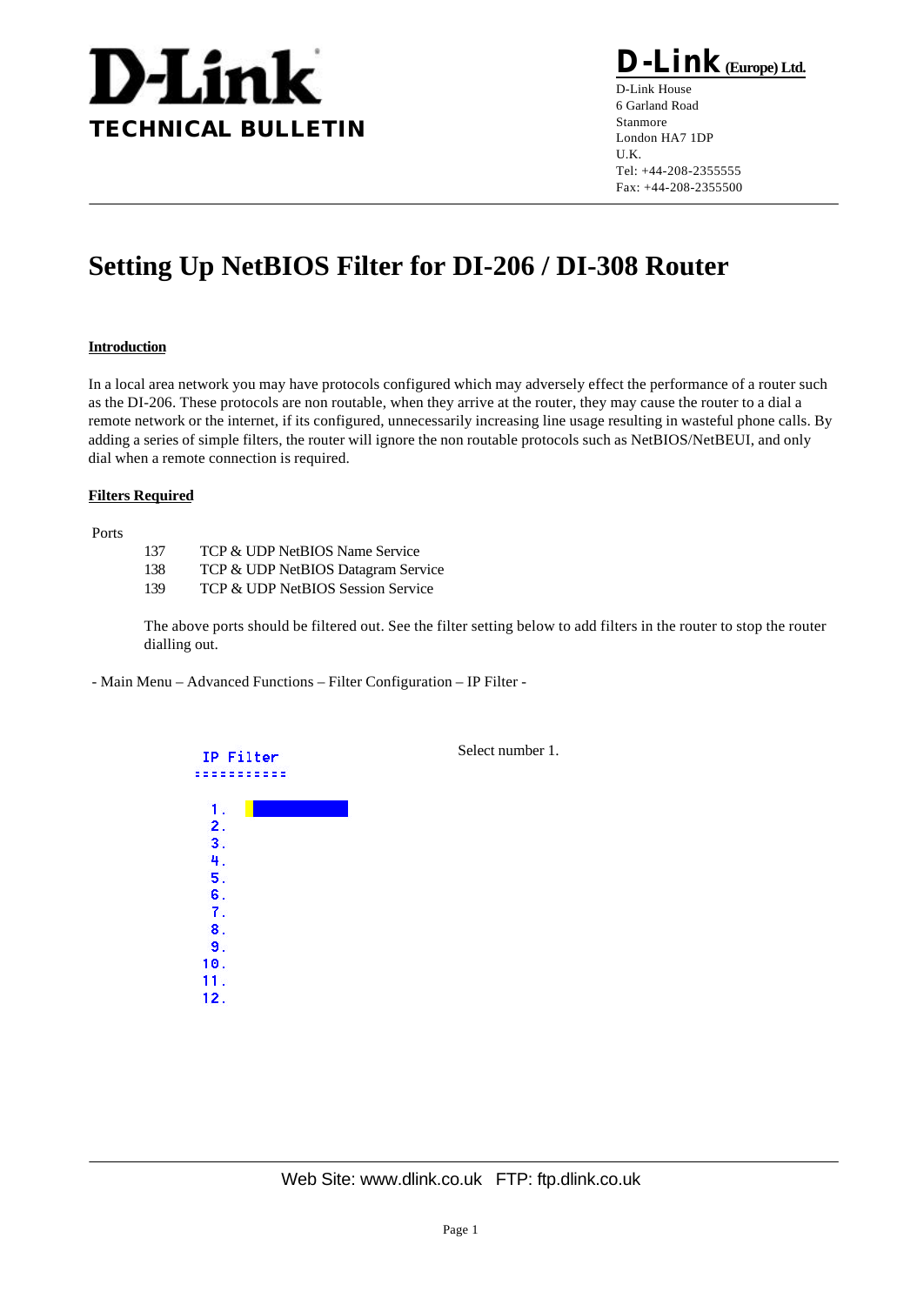TCP Filter settings



UDP Filter Settings

[TCP137 Name  $\mathbf{I}$ Direction  $\overline{\langle} \ln \rangle$ State <Drop  $\frac{1}{2}$ Interface <LAN  $\begin{bmatrix} 17 & 1 \\ 0 & 0 & 0 & 0 \end{bmatrix}$ Protocol Type Src IP<br>Src IP<br>Src Netmask  $\frac{1}{1}$  $[0.0.0.0]$ יט<br>נ Src Port  $\mathbf{I}$ Src Port Operation <None> Dst IP  $[0.0.0.0]$  $\frac{1}{1}$ **Dst Netmask**  $0.0.0.0$ Dst Port **f137**  $\mathbf{1}$ Dst Port Operation <EQ > ICMP Type<br>ICMP Code  $\begin{bmatrix} 1 & 1 \\ 0 & 1 \end{bmatrix}$  $0 \times 0$ TCP Flag

The name is just an appropriate name for this filter. The protocol type is 6 indicating a TCP packet. Set the other settings as shown and save the configuration.

Repeat this for the other ports 138 and 139.

The name is just an appropriate name for this filter. The protocol type is now 17 indicating a UDP User datagram. Set the other settings as shown and save the configuration.

Repeat this for the other ports 138 and 139.

SAVE

EXIT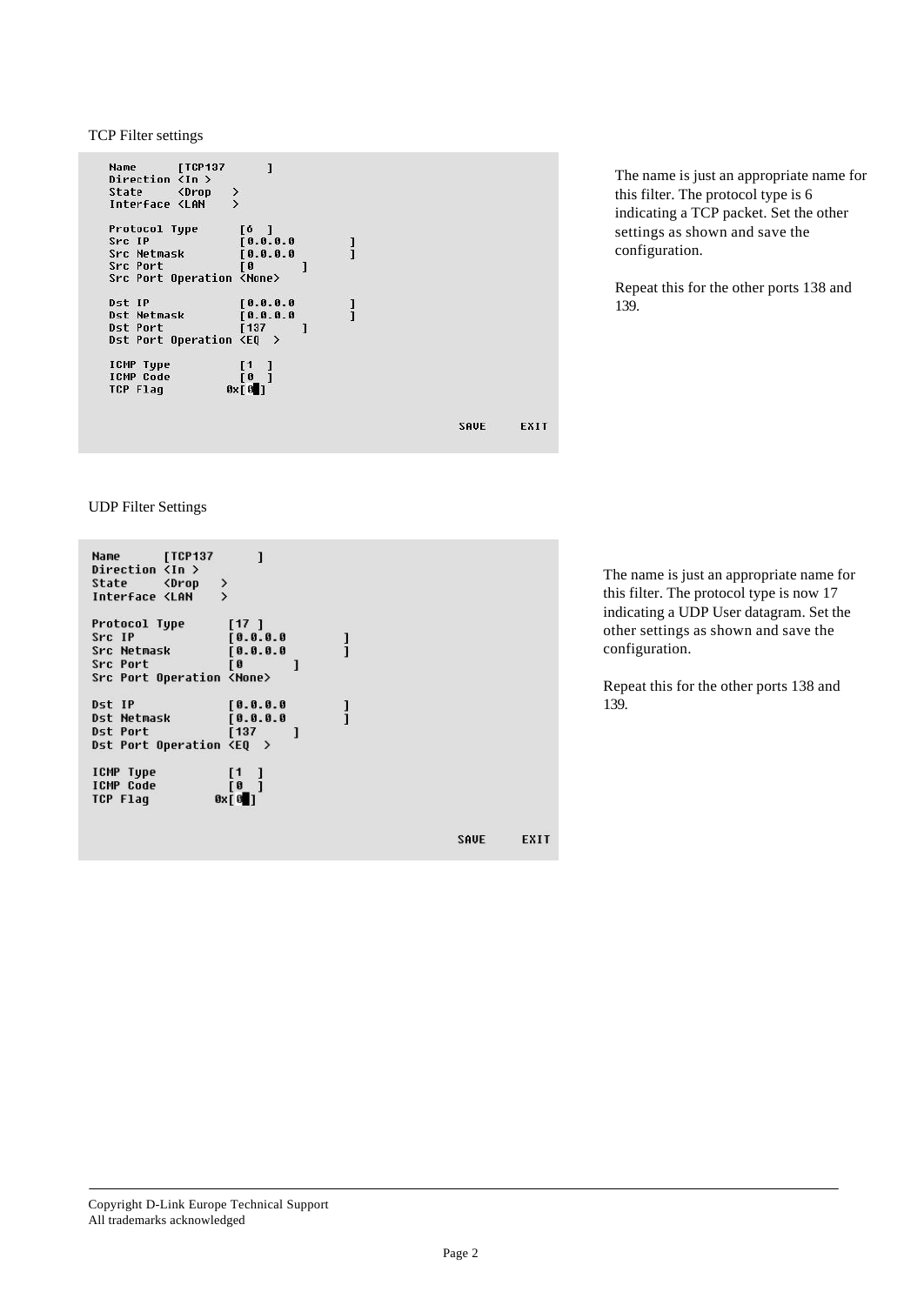| Name                                                              | [src137tcp] | 1                                                        |   |  |
|-------------------------------------------------------------------|-------------|----------------------------------------------------------|---|--|
| Direction <in></in>                                               |             |                                                          |   |  |
| State <drop< td=""><td></td><td></td><td></td><td></td></drop<>   |             |                                                          |   |  |
| Interface <lan< td=""><td></td><td></td><td></td><td></td></lan<> |             |                                                          |   |  |
| Protocol Type                                                     |             | $\begin{bmatrix} 6 & 1 \end{bmatrix}$                    |   |  |
| Src IP                                                            |             | [0.0.0.0]                                                |   |  |
| Src Netmask                                                       |             | [0.0.0.0]                                                |   |  |
| Src Port                                                          |             | 137                                                      |   |  |
| Src Port Operation $\langle \mathsf{EQ} \rangle$                  |             |                                                          |   |  |
| Dst IP                                                            |             | [0.0.0.0]                                                |   |  |
| Dst Netmask                                                       |             | [0.0.0.0]                                                |   |  |
| Dst Port                                                          |             | [0                                                       | 1 |  |
| Dst Port Operation <none></none>                                  |             |                                                          |   |  |
| ICMP Type                                                         |             |                                                          |   |  |
| <b>ICMP Code</b>                                                  |             | $\left[\begin{matrix} 1 & 1 \ 0 & 1 \end{matrix}\right]$ |   |  |
| TCP Flaq                                                          |             | $0 \times 0$ ]                                           |   |  |

| Name                                                             | $Src137$ udp                     |                  |   |
|------------------------------------------------------------------|----------------------------------|------------------|---|
| Direction <in></in>                                              |                                  |                  |   |
| State <drop< td=""><td></td><td></td><td></td></drop<>           |                                  |                  |   |
| Interface <lan< td=""><td>&gt;&gt;</td><td></td><td></td></lan<> | >>                               |                  |   |
| Protocol Type                                                    |                                  | [17]             |   |
| Src IP                                                           |                                  | 10.0.0.0         |   |
| Src Netmask                                                      |                                  | [0.0.0.0]        |   |
| <b>Src Port</b>                                                  |                                  | [137]            | 1 |
|                                                                  | Src Port Operation               | <e0<br>⋋</e0<br> |   |
| Dst IP                                                           |                                  | [0.0.0.0]        |   |
| Dst Netmask                                                      |                                  | [0.0.0.0]        |   |
| Dst Port                                                         |                                  | ſθ               | 1 |
|                                                                  | Dst Port Operation <none></none> |                  |   |
| ICMP Type                                                        |                                  |                  |   |
| <b>ICMP Code</b>                                                 |                                  | [1]<br>[0]       |   |
| TCP Flag                                                         |                                  | $0 \times [0]$   |   |

## IP Filters

| 1. | <b>TCP137</b> |
|----|---------------|
| 2. | <b>TCP138</b> |
| 3. | <b>TCP139</b> |
| 4  | <b>UDP137</b> |
| 5. | <b>UDP138</b> |
| б. | <b>UDP139</b> |
| 7. | $src137$ udp  |
| 8. | src137top     |

The router will need powering down for filters to take effect.

Copyright D-Link Europe Technical Support All trademarks acknowledged